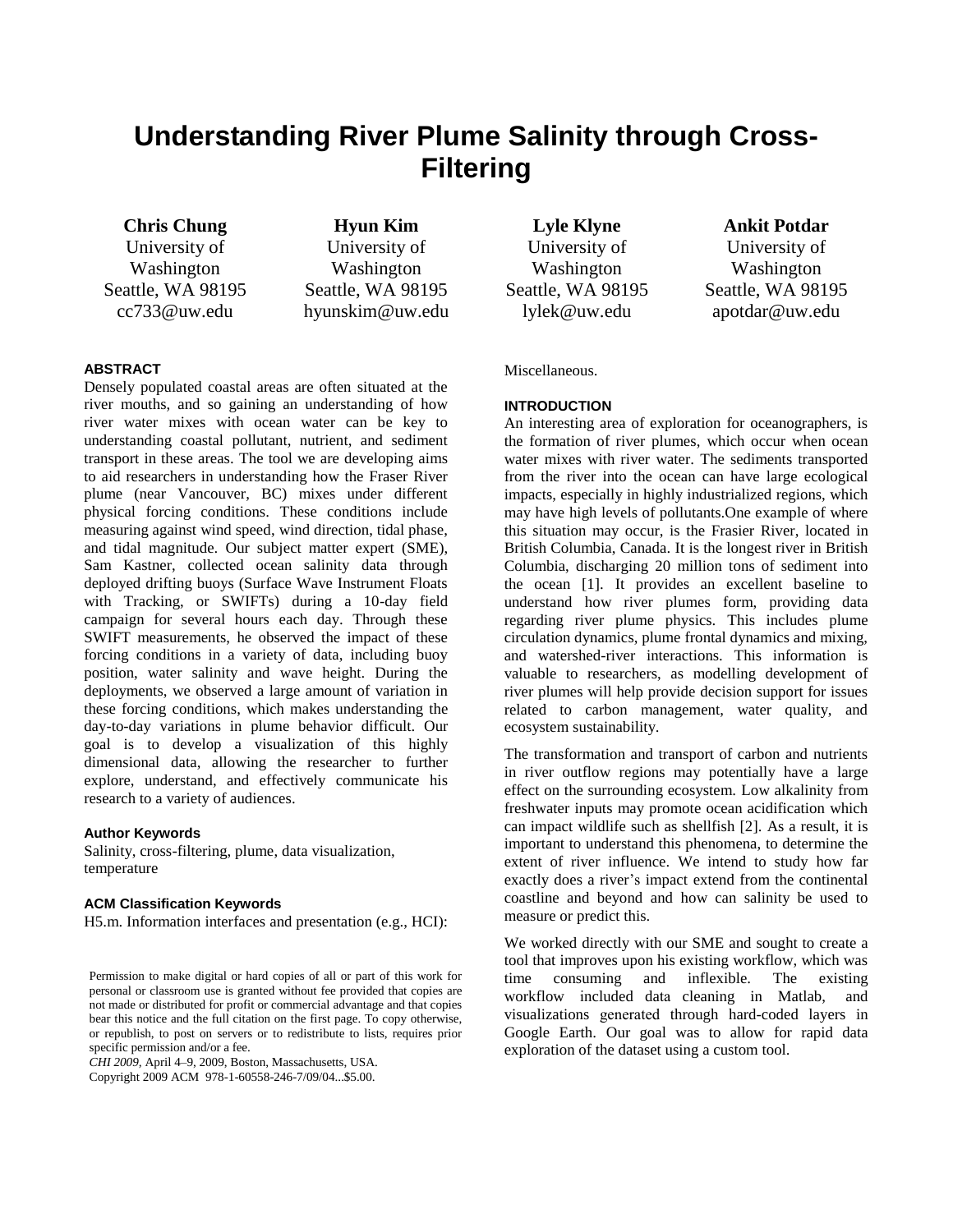# **RELATED WORK**

Although the area of ocean salinity and river plumes have been studied for many years, the development of visualizations to support these findings has not kept up. One visualization tool was influenced by a paper by Samsel et al [3] caled "Interactive Colormapping."This tool was published in 2016, and presents a workflow, enabled by an interactive colormap tool that allows a scientist to interactively apply complex colormaps to scalar data. Although this tool solely focuses on ocean salinity, and not river plumes, it provided many heuristics that current editing tools fail to provide to allow scientists to easily explore the subtleties of salinity.

One example was the importance of color, which was described as a critical component of a good visualization, especially if data is complex or has nuanced ranges. We compared the use of ColorBrewer [3], the NASA color tool [4], and Gregor Aisch's chroma.js [5]. The use of these tools was very helpful in selecting the optimal color scales, as well as the impact of color spaces.

### **METHODS**

To approach this problem, we followed the user centered design process. This consists of four phases: 1) Plan, 2) Design, 3) Prototype, and 4) Evaluate. The first step we took was the planning phase, where we began conducting interviews with our SME, to determine what his expectations were. We had him sketch his ideal layout, to understand what requirements he was expecting. It was from this first meeting that we decided on implementing cross-filtering in our tool. A pain point raised by the SME with his current workflow, was the inability to explore and compare multiple dimensions simultaneously.

From the insights gained from this meeting, we were able to get an initial direction for the overall layout of our tool, and the density of information we would like to provide our user. We were able to identify high priority dimensions valuable to our SME. For example, showing a scatterplot of surface salinity against surface temperature is important for validating the dataset and there should be a linear relationship between these dimensions. Our SME would always check this chart before proceeding with further exploration of data. Next, we began designing our interaction model, by storyboarding the interaction through sketching. This consisted of drawing general layout design on paper, as well as possible points of interaction. (see Figure 1)



**Figure 1: Paper Sketch of Layout**

We then began prototyping with Tableau, using the data we received from the SME, to determine the features and visualizations that best showed correlations or trends (see Figure 2). The SME cleaned the data through Matlab before sending it to us, eliminating dirty data recorded from the buoys such as NaN or outliers from when the buoy malfunctioned. From Tableau we were able to identify several correlations between certain dimensions, such as a linear relationship between water temperature and salinity. We also conducted a short user test of our prototype in Tableau with the SME, to determine if it aligned with his user goals. From this we were able to determine that maps and scatterplots would be the main focus of our tool.



**Figure 2: Visualizing Data in Tableau**

After this, we began the coding phase, building our visualization tool using D3. Most of the implementation work was done collaboratively in a group setting. We worked on choosing the perceptually correct color palate for our tool. Once we made sufficient progress to demo the tool, we met with our SME for a usability test to get feedback on the current visualizations (see Figure 3).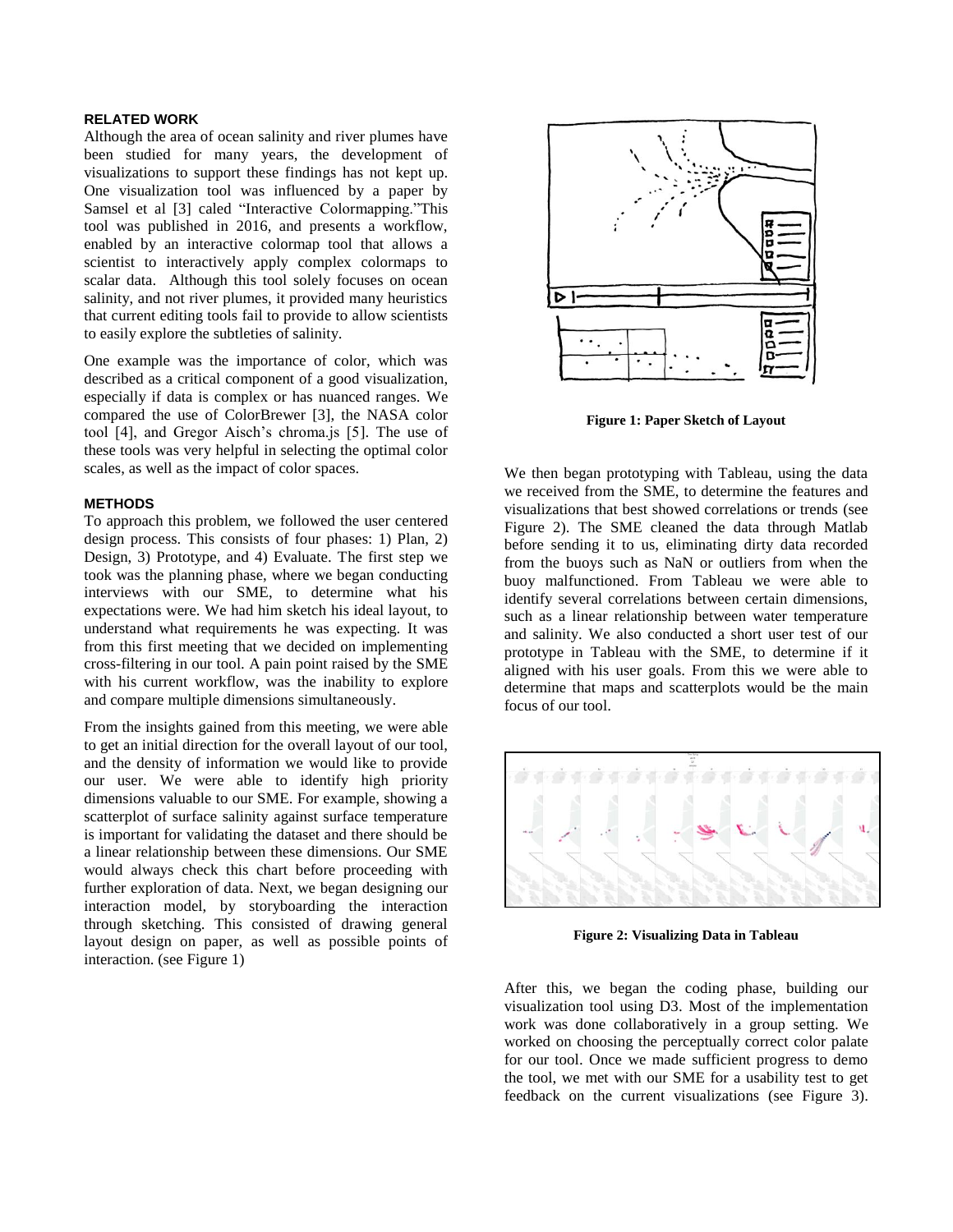Compared to the previous user test which was done primarily to gauge his expectations, the next iteration of tess with a higher fidelity allowed him to provide more specific feedback. We were able to then incorporate his feedback in the final version of our tool. This version was then further tested with 4 oceanographers. The results of the test are discussed in the discussion section.



**Figure 1: Initial Prototype of Tool**

#### **RESULTS**

The final version of the tool included the following features:

- Improved workflow through cross-filtering (see Figure 4)
- Show 4 key scatterplots for ocean salinity data
- Explore each day by small multiples (see Figure 5)
- Perceptually correct color for visualizations

On the top level, you can find four scatterplots, which compare surface salinity with different dimensions such as Water Temperature, Salinity at 1.2m, Bouy Drift Speed, and Wave Height.

You can select a subset of the data by clicking and dragging the cursor to form a box, which will then crossfilter the data across all visualizations. Wind direction was also visually encoded for the fourth scatterplot, with respect to true north (0=North, 180=South) We have also provided controls on the middle section, which allow users to select a specific range of dates, data from specific buoys, and the option to view the map data which is located on the bottom level, over small multiples, with each individual map representing data across a single day.

The map data on the bottom has two possible views, the large map which shows the buoy's position and salinity level measured across all days, and a small multiples view for individual dates.



**Figure 2: Screenshot of Cross-filter Functionality**



**Figure 3: Screenshot of Small Multiples View**

To evaluate the effectiveness of our tool, we conducted a usability test with our target audience. This included a pilot test with our SME, who tested our initial prototype. Part of the user test was the evaluation of the different color scales we were considering. For encoding wind direction, we first tested with shapes and color, by double encoding shape and color. Shapes provided a poor experience for finding clusters in the scatterplot. On the other hand, using only colors supported the goal of finding colors well. We wanted to use a discrete rainbow color scheme which was perceptually correct [7]. We choose a library, Color Helix II, which allowed us to quickly explore color palettes in LAB and HSL instead of RGB color representations. We had more challenges deciding on a color scheme for our map, due to the light gray background, which caused lighter and single color scales to be less visible. We received specific feedback from Sam regarding the map color scheme, which was then used for the final iteration of the tool, with the red color scale being chosen for the (see Figure 6).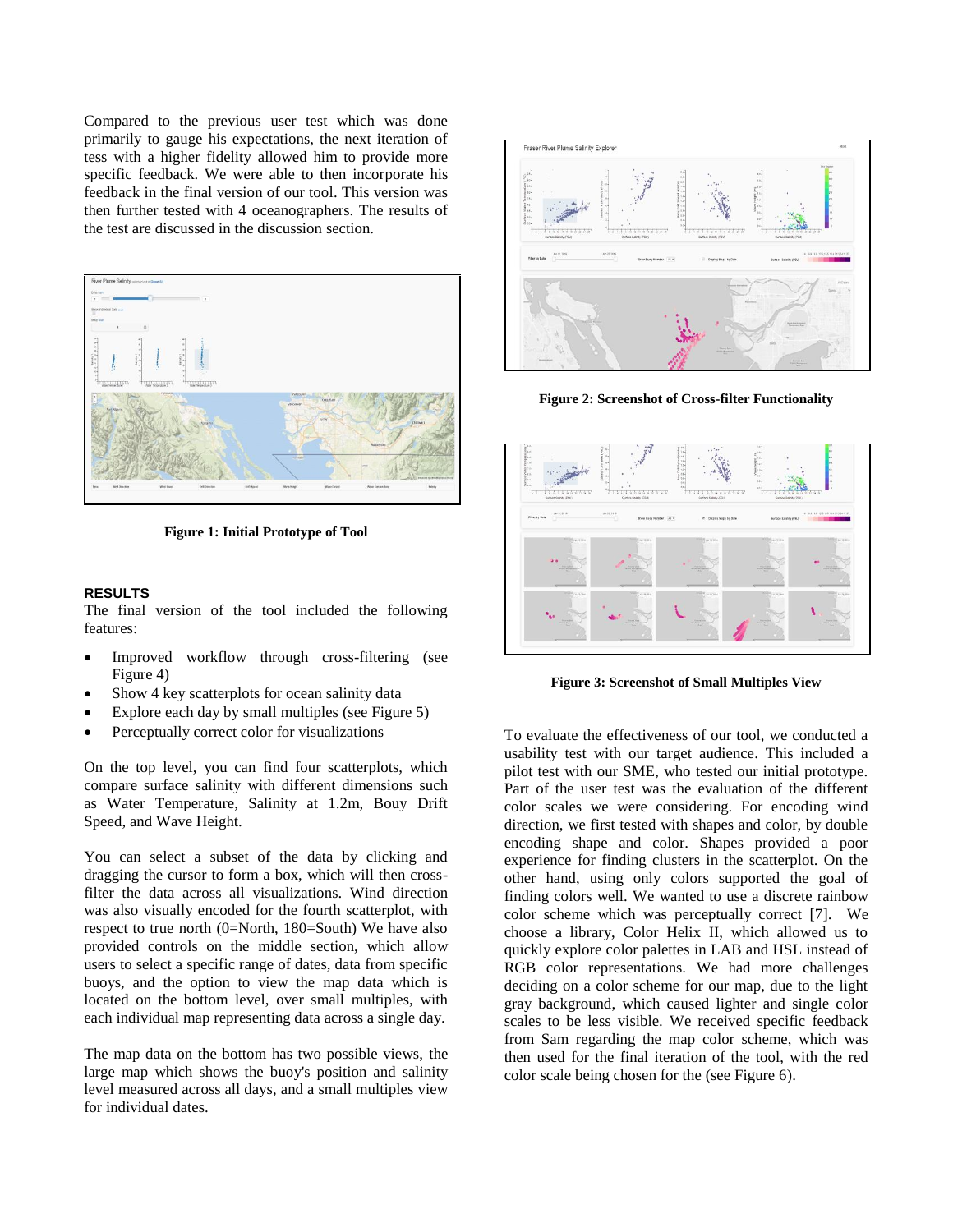We used Mapbox mapping library for cartographic visualizations. Since the geographic area of our visualization was relatively small, we used Mercator projections [8]. We were also able to learn more about the general performance of our tool, as well as its current limitations. The map rendering was considerably slow when using Mapbox GL, so after conducting the user test, we switched to Mapbox js. This had several implications. We could not simultaneously interact with small multiple maps as Mapbox js used images instead of WebGL for rendering. However this was a compromise for having usable performance. In the final iteration, we conducted 4 final user tests with a group of oceanographers for additional feedback. One of the main concerns found was the unselect feature for the cross-filtering, which was not always intuitive. 3 out of 4 of the oceanographers found that they sometimes forgot to click within the scatterplot to clear the cross-filter, instead, trying to select other scatterplots, or selecting the empty space outside the scatterplot. Another issue was the inability to select a custom shape, since clusters formed in the data will not always be rectangular in nature. We also found several potential improvements from the feedback during the final user tests, which can be found in the future work section.

| <b>ColorTool</b> | Colorscale       | <b>User Feedback</b>                                                                                                                           |
|------------------|------------------|------------------------------------------------------------------------------------------------------------------------------------------------|
| ColorBrewer      | Red-blue         | Best contrast, but displays<br>green hue in color tool, but<br>data does not have enough<br>range to include green, only<br>shows red and blue |
| Cubehelix II     | Rainhow          | Can be overwhelming if<br>implemented poorly, but<br>contrasts well when mapped<br>and scaled to our data                                      |
| Chroma.js        | Yellow-<br>green | Used HSL values, but is<br>very hard to see on gray<br>map background, and too<br>similar to the Rainbow scale                                 |
| ColorBrewer      | Red              | Single color is less glaring,<br>and has good contrast with<br>the map background                                                              |

**Figure 6: Table of Color Scale Evaluation**

## **DISCUSSION**

The audience of the tool, mainly researchers in oceanography and related fields, found the tool to be very helpful and versatile in identifying and evaluating trends in the data. We found through our user tests that our visualization would make a good educational tool for people new to the field, or just learning the data analysis process for collected oceanographic data. One finding was identifying outliers in the data. By utilizing crossfiltering, you can isolate certain subsets of the data on the scatterplots, and then look at the map to determine when the data for that cluster was collected. An example of this was an outlier identified from the first scatterplot from Jan. 21, 2016 to Jan. 22, 2016 (see figure 7). You can see that the cluster is very disjoint from the rest of the collected data, indicating a potential malfunction in the buoy.





Another insight gained from our tool was identifying unexpected patterns from the data that differ from the expected behavior. One example of this was the formation of a green cluster in our fourth scatterplot, which only happens on one day, Jan. 20, 2016 (see Figure 8). What's interesting is the conditions on this day, which differ from the norm. On this day, the path of the buoy was going south, the wind direction is constant, and the water is very fresh. Usually the path of the buoy goes north, the wind direction shifts, and there is a lot of mixing, as indicated by high salinity levels. This shows a potential trend between physical factors such as wind direction, corresponding to changes in salinity levels.